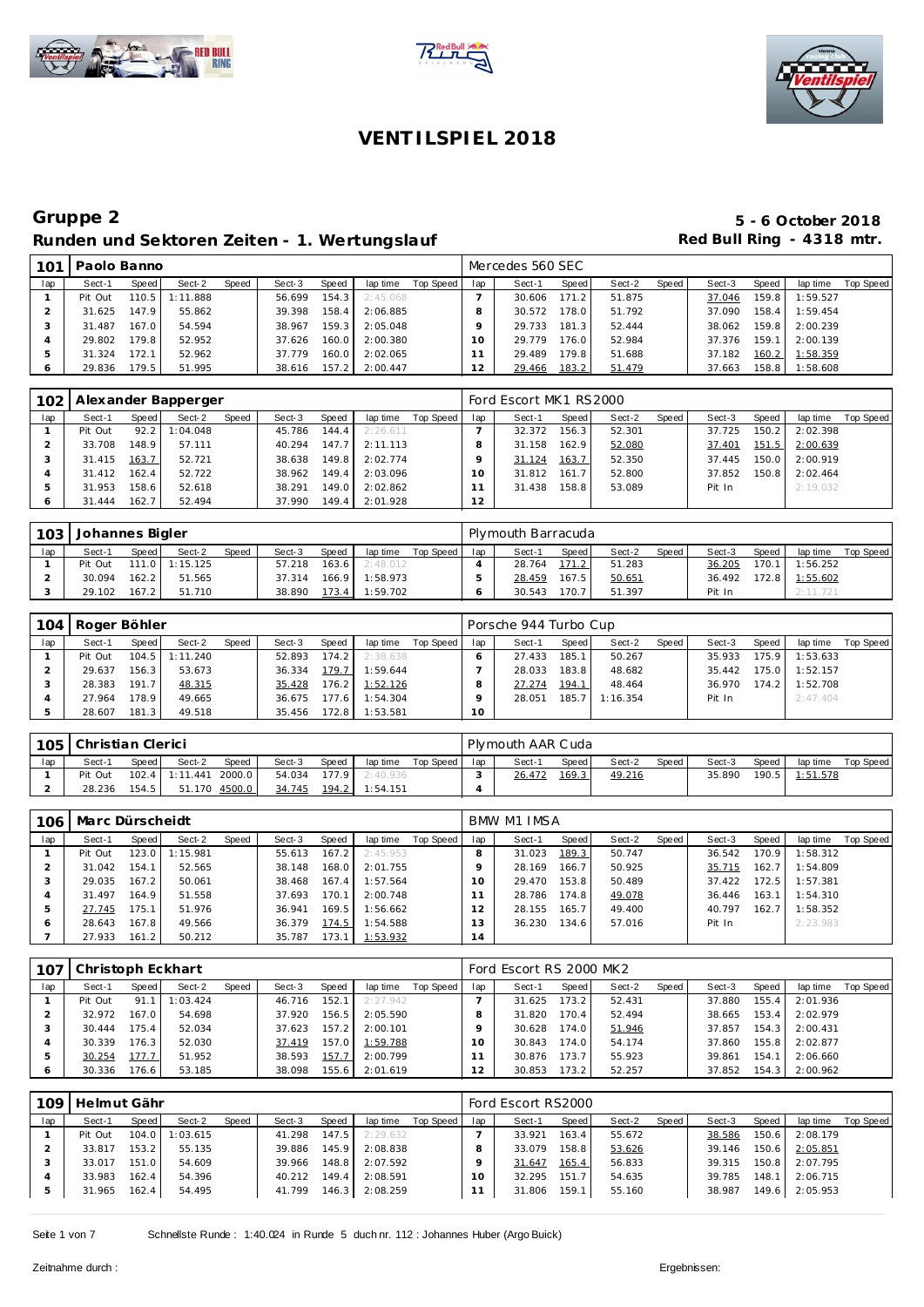





## **Runden und Sektoren Zeiten - 1. Wertungslauf Red Bull Ring - 4318 mtr.**<br>| 6 | 33.192 161.0 | 56.048 | 40.514 151.9 | 2:09.754 | 12 | 32.382 160.0 | 56.235 | 38.800 151.3 | 2:07.417

29.758 188.7 53.222 40.411 164.1 2:03.391 **12**

**Gruppe 2 5 - 6 October 2018**

| - 6              | 33.192            | 161.0 | 56.048   |       | 40.514 | 151.9 | 2:09.754 |           | 12  | 32.382    | 160.0 | 56.235   |       | 38.800 | $\mathbf{.3}$<br>151 | 2:07.417 |                  |
|------------------|-------------------|-------|----------|-------|--------|-------|----------|-----------|-----|-----------|-------|----------|-------|--------|----------------------|----------|------------------|
|                  |                   |       |          |       |        |       |          |           |     |           |       |          |       |        |                      |          |                  |
| 110 <sup>1</sup> | Josef Gerold, Dr. |       |          |       |        |       |          |           |     | VW 1302 S |       |          |       |        |                      |          |                  |
| lap              | Sect-1            | Speed | Sect-2   | Speed | Sect-3 | Speed | lap time | Top Speed | lap | Sect-1    | Speed | Sect-2   | Speed | Sect-3 | Speed                | lap time | <b>Top Speed</b> |
|                  | Pit Out           | 106.6 | : 02.545 |       | 51.604 | 155.8 | 2:36.128 |           |     | 29.905    | 174.8 | 52.601   |       | 38.484 | 167.4                | 2:00.990 |                  |
|                  | 30.347            | 189.0 | 52.079   |       | 38.716 | 163.4 | 2:01.142 |           | 8   | 30.268    | 182.3 | 53.209   |       | 38.790 | 165.4                | 2:02.267 |                  |
|                  | 29.513            | 193.8 | 53.793   |       | 38.162 | 167.4 | 2:01.468 |           |     | 30.580    | 185.4 | 53.974   |       | 39.385 | 160.0                | 2:03.939 |                  |
|                  | 29.060            | 190.3 | 52.278   |       | 37.663 | 167.4 | 1:59.001 |           | 10  | 29.780    | 189.3 | 54.462   |       | 40.741 | 164.1                | 2:04.983 |                  |
|                  | 29.654            | 190.0 | 52.197   |       | 37.713 | 166.7 | 1:59.564 |           |     | 32.065    | 159.8 | 1:00.954 |       | Pit In |                      | 2:29.586 |                  |

| 111     | Georg Gimenez |                    |          |       |        |       |          |           |          | Alfa Romeo Giulia Sprint GTV |        |        |       |        |       |          |           |
|---------|---------------|--------------------|----------|-------|--------|-------|----------|-----------|----------|------------------------------|--------|--------|-------|--------|-------|----------|-----------|
| lap     | Sect-1        | Speed              | Sect-2   | Speed | Sect-3 | Speed | lap time | Top Speed | lap      | Sect-1                       | Speed! | Sect-2 | Speed | Sect-3 | Speed | lap time | Top Speed |
|         | Pit Out       | 98.9               | 1:05.911 |       | 45.005 | 153.0 | 2:29.747 |           |          | 31.366                       | 163.7  | 52.909 |       | 38.440 | 154.7 | 2:02.715 |           |
|         | 32.565        | 157.7              | 55.666   |       | 40.589 | 154.3 | 2:08.820 |           |          | 30.849                       | 168.0  | 52.763 |       | 39.022 | 155.8 | 2:02.634 |           |
|         | 31.641        | 166.5              | 52.993   |       | 40.787 | 153.8 | 2:05.421 |           |          | 30.707                       | 172.9  | 53.174 |       | 38.933 | 153.8 | 2:02.814 |           |
|         | 31.384        | 165.7              | 53.294   |       | 38.830 | 156.1 | 2:03.508 |           | $\Omega$ | 30.993                       | 168.0  | 52.300 |       | 39.524 | 155.6 | 2:02.817 |           |
| 5       | 31.107        | 167.2 <sub>1</sub> | 53.452   |       | 40.347 | 158.1 | 2:04.906 |           |          | 30.832                       | 168.5  | 52.454 |       | Pit In |       | 2:17.760 |           |
| $\circ$ | 31.815        | 166.2              | 53.043   |       | 39.556 | 155.4 | 2:04.414 |           | 12       |                              |        |        |       |        |       |          |           |

| 112 | Johannes Huber |       |        |       |        |       |          |           |     | Argo Buick IMSA |       |        |       |        |       |          |           |
|-----|----------------|-------|--------|-------|--------|-------|----------|-----------|-----|-----------------|-------|--------|-------|--------|-------|----------|-----------|
| lap | Sect-1         | Speed | Sect-2 | Speed | Sect-3 | Speed | lap time | Top Speed | lap | Sect-1          | Speed | Sect-2 | Speed | Sect-3 | Speed | lap time | Top Speed |
|     | Pit Out        | 95.8  | 57.042 |       | 34.058 | 196.0 | 2:07.728 |           |     | 25.086          | 200.6 | 46.892 |       | 32.887 | 195.7 | 1:44.865 |           |
|     | 27.402         | 180.7 | 48.709 |       | 32.431 | 193.9 | 1:48.542 |           |     | 27.029          | 157.2 | 46.551 |       | 32.005 | 196.7 | 1:45.585 |           |
|     | 25.941         | 191.0 | 48.678 |       | 32.363 | 195.3 | 1:46.982 |           |     | 25.752          | 197.7 | 46.705 |       | 32.454 | 188.5 | 1:44.911 |           |
|     | 24.953         | 167.8 | 48.219 |       | 33.019 | 196.7 | 1:46.191 |           |     | 25.161          | 205.2 | 45.594 |       | 32.929 | 184.3 | 1:43.684 |           |
| 5   | 24.326         | 198.8 | 44.175 |       | 31.523 | 196.7 | 1:40.024 |           |     | 26.726          | 186.0 | 46.632 |       | 32.697 | 187.5 | 1:46.055 |           |
| O   | 24.883         | 195.9 | 44.258 |       | 32.136 | 193.5 | 1:41.277 |           |     | 26.659          | 186.7 | 45.923 |       | 32.202 | 179.7 | 1:44.784 |           |
|     | 25.241         | 206.0 | 44.897 |       | 32.182 | 192.9 | 1:42.320 |           | . 4 | 26.051          | 196.6 | 47.470 |       | 33.310 | 182.4 | 1:46.831 |           |

|     | Sigi Innauer |       |          |       |        |                    |          |           |          | Porsche 935 dp2 |       |        |       |        |       |           |           |
|-----|--------------|-------|----------|-------|--------|--------------------|----------|-----------|----------|-----------------|-------|--------|-------|--------|-------|-----------|-----------|
| lap | Sect-1       | Speed | Sect-2   | Speed | Sect-3 | Speed              | lap time | Top Speed | lap      | Sect-1          | Speed | Sect-2 | Speed | Sect-3 | Speed | lap time  | Top Speed |
|     | Pit Out      | 137.7 | 1:21.928 |       | 55.682 | 168.5              | 2:48.736 |           |          | 26.305          | 208.8 | 46.029 |       | 31.993 | 191.2 | 1:44.327  |           |
|     | 27.723       | 175.7 | 49.576   |       | 34.165 | 194.2              | 1:51.464 |           |          | 25.471          | 196.9 | 44.557 |       | 31.520 | 196.0 | 1:41.548  |           |
|     | 25.939       | 188.3 | 45.857   |       | 32.662 | 195.7 <sub>1</sub> | 1:44.458 |           | $\Omega$ | 25.114          | 207.6 | 48.185 |       | 33.339 | 193.9 | 1:46.638  |           |
|     | 25.586       | 194.1 | 45.693   |       | 32.106 | 196.0              | 1:43.385 |           |          | 25.967          | 221.7 | 44.195 |       | 31.272 | 197.8 | 1: 41.434 |           |
|     | 25.651       | 206.8 | 45.675   |       | 32.439 | 196.0              | 1:43.765 |           |          | 25.263          | 204.4 | 46.994 |       | 32.202 | 193.5 | 1:44.459  |           |
|     | 25.429       | 215.5 | 45.184   |       | 32.615 | 196.7              | 1:43.228 |           | 13       | 25.327          | 204.0 | 44.629 |       | 31.743 | 193.9 | 1:41.699  |           |
|     | 27.129       | 196.6 | 47.695   |       | 32.483 | 195.7              | 1:47.307 |           | 14       | 24.930          | 221.3 | 44.641 |       | 31.080 | 196.0 | 1:40.651  |           |

|     | 114   Manfred I rger |       |          |       |        |       |                |             |     | Ford GT40 |       |        |         |        |       |          |           |
|-----|----------------------|-------|----------|-------|--------|-------|----------------|-------------|-----|-----------|-------|--------|---------|--------|-------|----------|-----------|
| lap | Sect-1               | Speed | Sect-2   | Speed | Sect-3 | Speed | lap time       | Top Speed I | lap | Sect-1    | Speed | Sect-2 | Speed i | Sect-3 | Speed | lap time | Top Speed |
|     | Pit Out              | 118.4 | 1:10.530 |       | 52.152 | 186.5 | 4. J / . U / I |             |     |           |       |        |         |        |       |          |           |

| 115 | Ottokar Jakobs |       |                |       |        |       |          |           |     | Porsche 917 |       |        |       |        |       |                  |           |
|-----|----------------|-------|----------------|-------|--------|-------|----------|-----------|-----|-------------|-------|--------|-------|--------|-------|------------------|-----------|
| lap | Sect-1         | Speed | Sect-2         | Speed | Sect-3 | Speed | lap time | Top Speed | lap | Sect-1      | Speed | Sect-2 | Speed | Sect-3 | Speed | lap time         | Top Speed |
|     | Pit Out        |       | 100.0 1:11.775 |       | 53.917 | 183.1 | 2:41.649 |           |     | 27.421      | 186.4 | 48.221 |       | 33.532 |       | 201.9 1:49.174   |           |
|     | 29.865         | 146.7 | 56.783         |       | 37.118 | 200.4 | 2:03.766 |           |     | 26.679      | 193.8 | 47.426 |       | 34.092 |       | $191.2$ 1:48.197 |           |
|     | 27.342         | 178.6 | 49.862         |       | 33.879 | 203.8 | 1:51.083 |           |     | 26.806      | 188.3 | 47.787 |       | 33.336 |       | 203.0 1:47.929   |           |
|     | 27.025         | 174.8 | 50.666         |       | 34.716 | 203.4 | 1:52.407 |           |     | 27.920      | 173.4 | 49.283 |       | 33.776 |       | 198.2 1:50.979   |           |
|     | 28.186         | 167.5 | 49.624         |       | 33.560 | 206.1 | 1:51.370 |           | 10  |             |       |        |       |        |       |                  |           |

|     | 116 Dominik Karner |       |                |       |        |       |          |           |     | VW Käfer |       |        |       |        |       |                 |           |
|-----|--------------------|-------|----------------|-------|--------|-------|----------|-----------|-----|----------|-------|--------|-------|--------|-------|-----------------|-----------|
| lap | Sect-1             | Speed | Sect-2         | Speed | Sect-3 | Speed | lap time | Top Speed | lap | Sect-1   | Speed | Sect-2 | Speed | Sect-3 | Speed | lap time        | Top Speed |
|     | Pit Out            |       | 107.0 1:13.226 |       | 55.821 | 152.5 | 2:44.002 |           |     | 29.867   | 171.8 | 50.859 |       | 37.069 |       | 161.2 1:57.795  |           |
|     | 30.750             | 150.4 | 55.651         |       | 39.517 | 160.7 | 2:05.918 |           |     | 29.864   | 175.4 | 50.332 |       | 36.994 | 160.0 | <u>1:57.190</u> |           |
|     | 31.034             | 164.4 | 52.332         |       | 37.552 | 159.5 | 2:00.918 |           |     |          |       |        |       |        |       |                 |           |

| 117 | Philipp Kennewell |       |                  |              |              |       |                       |           |     | BMW 3.0 CSL |       |        |       |        |       |          |                                                    |
|-----|-------------------|-------|------------------|--------------|--------------|-------|-----------------------|-----------|-----|-------------|-------|--------|-------|--------|-------|----------|----------------------------------------------------|
| lap | Sect-1            | Speed | Sect-2           | <b>Speed</b> | Sect-3       | Speed | lap time              | Top Speed | lap | Sect-1      | Speed | Sect-2 | Speed | Sect-3 | Speed | lap time | Top Speed                                          |
|     | Pit Out           |       | $113.3$ 1:15.424 |              | 56.478 170.9 |       | 2:48.370              |           |     | 30.284      | 149.1 | 50.936 |       | 37.830 |       |          |                                                    |
|     | 29.104            | 139.3 | 52.148           |              | 37.873       | 182.7 | 1:59.125              |           |     | 28.828      | 145.1 | 50.835 |       | 38.875 |       |          |                                                    |
|     | 28.366            | 150.8 | 50.205           |              |              |       | 42.922 172.8 2:01.493 |           |     | 27.568      | 161.7 | 49.678 |       | 38.956 |       |          |                                                    |
|     |                   |       |                  |              |              |       |                       |           |     |             |       |        |       |        |       |          | 180.0 1:59.050<br>185.6 1:58.538<br>108.3 1:56.202 |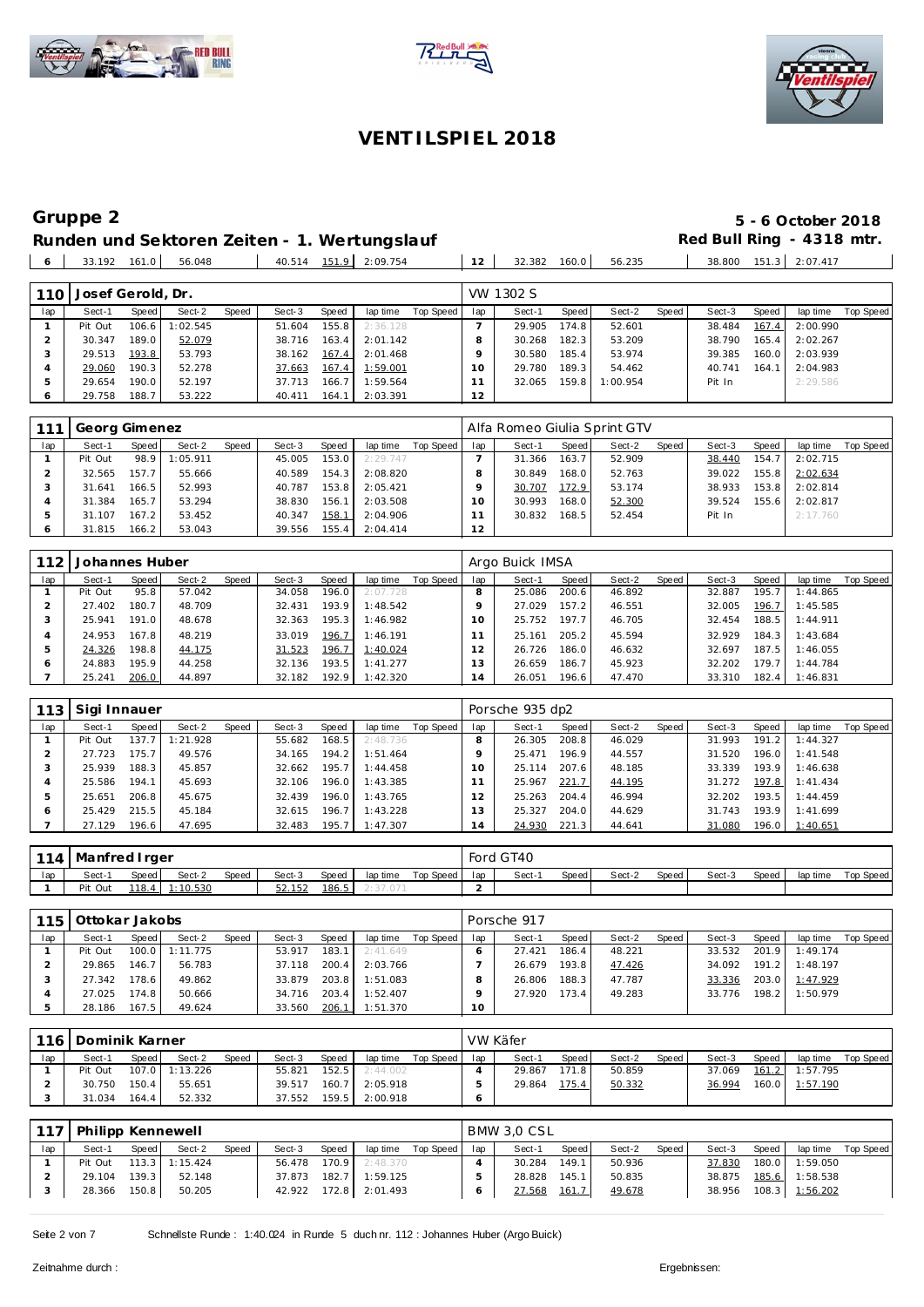





| 118 | Johannes Kraft |       |          |       |        |       |          |           |                | <b>BMW 2002 Tii</b> |       |        |       |        |       |          |           |
|-----|----------------|-------|----------|-------|--------|-------|----------|-----------|----------------|---------------------|-------|--------|-------|--------|-------|----------|-----------|
| lap | Sect-1         | Speed | Sect-2   | Speed | Sect-3 | Speed | lap time | Top Speed | lap            | Sect-1              | Speed | Sect-2 | Speed | Sect-3 | Speed | lap time | Top Speed |
|     | Pit Out        | 109.4 | : 03.561 |       | 41.482 | 154.5 | 2:25.606 |           |                | 34.570              | 133.2 | 56.361 |       | 36.846 | 160.0 | 2:07.777 |           |
|     | 31.710         | 162.4 | 52.414   |       | 36.562 | 158.1 | 2:00.686 |           |                | 30.605              | 169.9 | 51.796 |       | 36.819 | 160.0 | 1:59.220 |           |
|     | 30.300         | 172.9 | 51.529   |       | 37.811 | 157.2 | 1:59.640 |           |                | 30.029              | 170.7 | 52.484 |       | 38.385 | 159.1 | 2:00.898 |           |
|     | 29.963         | 172.9 | 51.797   |       | 38.078 | 154.7 | 1:59.838 |           |                | 29.994              | 172.6 | 52.413 |       | 36.938 | 154.1 | 1:59.345 |           |
|     | 31.588         | 163.4 | 52.580   |       | 36.980 | 151.7 | 2:01.148 |           |                | 30.282              | 171.5 | 52.575 |       | 37.697 | 155.8 | 2:00.554 |           |
|     | 30.389         | 164.7 | 54.526   |       | 37.361 | 158.1 | 2:02.276 |           | $\overline{2}$ | 30.770              | 171.5 | 53.452 |       | 37.995 | 145.2 | 2:02.217 |           |

| 119 | Marcus Lipp |       |         |       |        |       |          |           |     | Alfa Romeo Alfetta GTV 6 |        |        |       |        |       |                |           |
|-----|-------------|-------|---------|-------|--------|-------|----------|-----------|-----|--------------------------|--------|--------|-------|--------|-------|----------------|-----------|
| lap | Sect-1      | Speed | Sect-2  | Speed | Sect-3 | Speed | lap time | Top Speed | lap | Sect-1                   | Speed  | Sect-2 | Speed | Sect-3 | Speed | lap time       | Top Speed |
|     | Pit Out     | 122.5 | :03.838 |       | 42.890 | 147.5 | 2:25.398 |           |     | 29.935                   | 172.9  | 50.773 |       | 35.340 | 159.1 | 1:56.048       |           |
|     | 31.815      | 168.3 | 51.730  |       | 36.306 | 160.0 | 1:59.851 |           |     | 30.179                   | 169.31 | 51.143 |       | 36.549 |       | 155.2 1:57.871 |           |
|     | 31.116      | 170.4 | 50.667  |       | 35.400 | 160.2 | 1:57.183 |           |     | 29.976                   | 172.9  | 51.053 |       | 36.357 | 157.7 | 71:57.386      |           |
|     | 31.018      | 169.9 | 49.955  |       | 35.272 | 160.0 | 1:56.245 |           |     | 29.548                   | 161.7  | 51.806 |       | Pit In |       | 2:14.526       |           |
|     | 30.098      | 171.2 | 49.609  |       | 34.996 | 160.2 | 1:54.703 |           | 10  |                          |        |        |       |        |       |                |           |

| 120 | Alfred Loibl |       |          |       |        |       |          |           |     | Porsche 911 RS Replika |       |        |       |        |       |          |           |
|-----|--------------|-------|----------|-------|--------|-------|----------|-----------|-----|------------------------|-------|--------|-------|--------|-------|----------|-----------|
| lap | Sect-1       | Speed | Sect-2   | Speed | Sect-3 | Speed | lap time | Top Speed | lap | Sect-1                 | Speed | Sect-2 | Speed | Sect-3 | Speed | lap time | Top Speed |
|     | Pit Out      | 85.8  | 1:03.451 |       | 47.655 | 148.8 | 2:30.411 |           |     | 34.204                 | 130.0 | 57.711 |       | 42.073 | 150.0 | 2:13.988 |           |
|     | 32.482       | 164.2 | 57.983   |       | 42.293 | 151.5 | 2:12.758 |           |     | 32.960                 | 153.6 | 59.184 |       | 40.431 | 150.6 | 2:12.575 |           |
|     | 33.344       | 139.8 | 57.077   |       | 41.520 | 148.8 | 2:11.941 |           |     | 31.935                 | 159.5 | 57.208 |       | 41.248 | 150.0 | 2:10.391 |           |
|     | 32.964       | 156.1 | 56.255   |       | 40.716 | 149.6 | 2:09.935 |           |     | 32.715                 | 153.6 | 57.815 |       | 42.527 | 149.2 | 2:13.057 |           |
|     | 32.447       | 139.3 | 56.589   |       | 41.104 | 149.6 | 2:10.140 |           |     | 32.532                 | 162.2 | 57.637 |       | 41.252 | 148.4 | 2:11.421 |           |
|     | 33.353       | 126.7 | 56.600   |       | 40.503 | 150.8 | 2:10.456 |           | 12  |                        |       |        |       |        |       |          |           |

| 122 | Kurt Menhofer |       |                |              |        |         |          |           |     | Porsche 911 2.8 RS |       |        |       |        |       |                |           |
|-----|---------------|-------|----------------|--------------|--------|---------|----------|-----------|-----|--------------------|-------|--------|-------|--------|-------|----------------|-----------|
| lap | Sect-1        | Speed | Sect-2         | <b>Speed</b> | Sect-3 | Speed   | lap time | Top Speed | lap | Sect-1             | Speed | Sect-2 | Speed | Sect-3 | Speed | lap time       | Top Speed |
|     | Pit Out       |       | 119.6 1:15.073 |              | 56.980 | 156.5   | 2:47.561 |           |     | 29.420             | 180.4 | 50.865 |       | 37.139 |       | 165.9 1:57.424 |           |
|     | 30.511        | 166.5 | 51.378         |              | 37.506 | $166.2$ | 1:59.395 |           |     | 29.272             | 180.4 | 50.683 |       | 37.173 |       | 164.6 1:57.128 |           |
|     | 29.260        | 175.4 | 51.256         |              | 38.254 | 162.9   | 1:58.770 |           |     | 30.294             | 166.5 | 53.443 |       | 36.664 |       | 166.9 2:00.401 |           |
|     | 31.431        | 165.9 | 52.429         |              | 40.165 | 165.1   | 2:04.025 |           |     | 28.867             | 181.9 | 50.212 |       | Pit In |       | 2:07.466       |           |

| 123 | Josef Meyer |       |        |       |        |       |          |           |                      | Porsche Carrera 3.0 RSR |       |        |       |        |       |          |           |
|-----|-------------|-------|--------|-------|--------|-------|----------|-----------|----------------------|-------------------------|-------|--------|-------|--------|-------|----------|-----------|
| lap | Sect-1      | Speed | Sect-2 | Speed | Sect-3 | Speed | lap time | Top Speed | lap                  | Sect-1                  | Speed | Sect-2 | Speed | Sect-3 | Speed | lap time | Top Speed |
|     | Pit Out     |       |        |       |        |       | 2:37.673 |           | 8                    |                         |       |        |       |        |       | 1:51.904 |           |
|     |             |       |        |       |        |       | 2:00.751 |           |                      |                         |       |        |       |        |       | 1:55.356 |           |
| 3   |             |       |        |       |        |       | 1:58.963 |           | 10                   |                         |       |        |       |        |       | 1:54.943 |           |
| 4   |             |       |        |       |        |       | 1:54.337 |           | -                    |                         |       |        |       |        |       | 1:52.369 |           |
| 5   |             |       |        |       |        |       | 1:54.049 |           | 12                   |                         |       |        |       |        |       | 1:53.153 |           |
| O   |             |       |        |       |        |       | 1:52.479 |           | 13                   |                         |       |        |       |        |       | 1:53.851 |           |
|     |             |       |        |       |        |       | 1:56.684 |           | ×,<br>$\overline{4}$ |                         |       |        |       |        |       |          |           |

| 125 | Gerald Müller |                    |        |              |        |                    |                 |           |     | Ford Escort RS2000 |              |        |       |        |       |          |           |
|-----|---------------|--------------------|--------|--------------|--------|--------------------|-----------------|-----------|-----|--------------------|--------------|--------|-------|--------|-------|----------|-----------|
| lap | Sect-1        | Speed              | Sect-2 | <b>Speed</b> | Sect-3 | <b>Speed</b>       | lap time        | Top Speed | lap | Sect-1             | <b>Speed</b> | Sect-2 | Speed | Sect-3 | Speed | lap time | Top Speed |
|     | Pit Out       | 152.7 <sub>1</sub> | 53.990 |              | 39.260 |                    | 159.3 18:31.152 |           |     | 30.708             | 174.8        | 50.327 |       | 36.321 | 161.7 | 1:57.356 |           |
|     | 30.183        | 173.2              | 50.757 |              | 37.836 | 159.3 <sub>1</sub> | 1:58.776        |           |     | 29.382             | $\Delta$     | 50.302 |       | 36.479 | 162.9 | 1:56.163 |           |

| 126 | Gregor Nell |       |          |       |        |       |          |           |        | Ford Escort RS 2000 |       |        |       |        |       |          |           |
|-----|-------------|-------|----------|-------|--------|-------|----------|-----------|--------|---------------------|-------|--------|-------|--------|-------|----------|-----------|
| lap | Sect-1      | Speed | Sect-2   | Speed | Sect-3 | Speed | lap time | Top Speed | lap    | Sect-1              | Speed | Sect-2 | Speed | Sect-3 | Speed | lap time | Top Speed |
|     | Pit Out     | 93.1  | : 04.052 |       | 44.989 | 150.8 | 2:25.254 |           |        | 31.293              | 165.9 | 52.462 |       | 37.593 | 161.9 | 2:01.348 |           |
|     | 32.936      | 153.4 | 54.757   |       | 38.413 | 158.8 | 2:06.106 |           |        | 30.884              | 167.5 | 52.613 |       | 40.046 | 155.6 | 2:03.543 |           |
|     | 29.928      | 178.3 | 51.771   |       | 37.384 | 161.4 | 1:59.083 |           |        | 30.486              | 163.2 | 51.987 |       | 37.970 | 157.4 | 2:00.443 |           |
|     | 31.204      | 175.7 | 51.173   |       | 37.169 | 162.4 | 1:59.546 |           |        | 30.402              | 156.1 | 53.066 |       | 37.779 | 159.1 | 2:01.247 |           |
|     | 31.470      | 170.4 | 51.209   |       | 38.196 | 160.5 | 2:00.875 |           |        | 30.000              | 174.0 | 57.145 |       | 39.938 | 144.2 | 2:07.083 |           |
|     | 30.107      | 184.1 | 53.935   |       | 38.093 | 157.9 | 2:02.135 |           | $\sim$ | 32.088              | 161.  | 53.751 |       | 38.584 | 156.5 | 2:04.423 |           |

| 127 |         |       | Christian Neunemann |              |        |       |          |           |     | Porsche 911 RS |         |        |       |        |         |                |           |
|-----|---------|-------|---------------------|--------------|--------|-------|----------|-----------|-----|----------------|---------|--------|-------|--------|---------|----------------|-----------|
| lap | Sect-1  | Speed | Sect-2              | <b>Speed</b> | Sect-3 | Speed | lap time | Top Speed | lap | Sect-1         | Speed I | Sect-2 | Speed | Sect-3 | Speed   | lap time       | Top Speed |
|     | Pit Out | 89.3  | 1:13.017            |              | 54.252 | 168.0 | 2:42.213 |           |     | 27.492         | 177.4   | 51.597 |       | 34.804 | 175.9   | 1:53.893       |           |
|     | 29.153  | 168.5 | 49.638              |              | 36.589 | 172.8 | 1:55.380 |           |     | 27.947         | 173.2   | 49.649 |       | 36.314 | $173.6$ | 1:53.910       |           |
|     | 27.910  | 167.0 | 48.915              |              | 36.293 | 173.9 | 1:53.118 |           | 10  | 27.559         | 181.0   | 50.198 |       | 35.902 |         | 175.9 1:53.659 |           |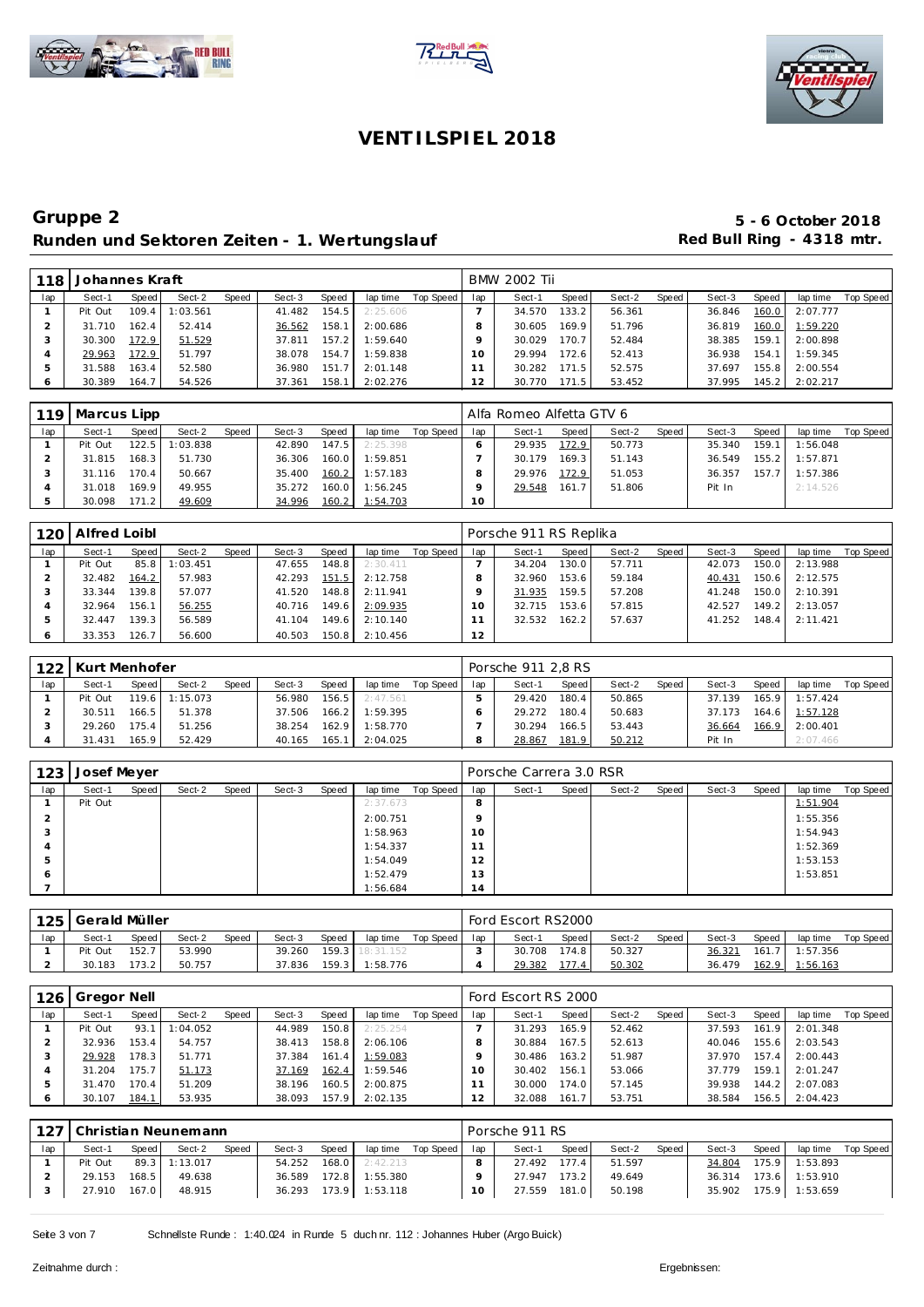





## Runden und Sektoren Zeiten - 1. Wertungslauf **Red Bull Ring - 4318 mtr.**

## **Gruppe 2 5 - 6 October 2018**

| 28.437<br>173.4<br>48.718 | 35.036 176.2 1:52.191    | 162.9<br>28.027       | 49.684 | 35.098              | 175.0 1:52.809 |
|---------------------------|--------------------------|-----------------------|--------|---------------------|----------------|
| 178.3<br>27.532<br>48.837 | 35.136 175.3 1:51.505    | 12<br>28.305 161.7    | 50.813 | 173.1<br>35.887     | 1:55.005       |
| 27.773 167.2<br>48.844    | 34.877 177.0 1:51.494    | 13<br>186.0<br>27.327 | 50.105 | $175.3$  <br>35.030 | 1:52.462       |
| 27.630<br>169.6<br>50.730 | 174.2 1:54.781<br>36.421 |                       |        |                     |                |

| 128 | Manfred Niederhof |       |          |       |        |       |          |           |                            | Porsche 911 RSR |       |        |       |        |       |          |           |
|-----|-------------------|-------|----------|-------|--------|-------|----------|-----------|----------------------------|-----------------|-------|--------|-------|--------|-------|----------|-----------|
| lap | Sect-1            | Speed | Sect-2   | Speed | Sect-3 | Speed | lap time | Top Speed | lap                        | Sect-1          | Speed | Sect-2 | Speed | Sect-3 | Speed | lap time | Top Speed |
|     | Pit Out           | 119.2 | 1:08.068 |       | 50.343 | 176.2 | 2:33.438 |           |                            | 27.327          | 192.4 | 47.969 |       | 35.452 | 181.5 | 1:50.748 |           |
|     | 29.104            | 154.5 | 52.201   |       | 37.306 | 175.3 | 1:58.611 |           |                            | 27.367          | 193.8 | 48.997 |       | 36.069 | 180.9 | 1:52.433 |           |
|     | 27.830            | 186.7 | 49.341   |       | 36.698 | 183.7 | 1:53.869 |           |                            | 27.319          | 188.0 | 49.865 |       | 35.813 | 179.1 | 1:52.997 |           |
|     | 27.931            | 182.9 | 50.554   |       | 36.543 | 184.0 | 1:55.028 |           |                            | 27.339          | 175.1 | 49.227 |       | 35.199 | 179.4 | 1:51.765 |           |
|     | 29.094            | 164.7 | 50.597   |       | 35.738 | 183.1 | 1:55.429 |           |                            | 27.130          | 170.1 | 48.954 |       | 34.925 | 184.3 | 1:51.009 |           |
| c   | 27.386            | 185.4 | 48.883   |       | 35.709 | 181.8 | 1:51.978 |           | 3                          | 26.791          | 196.2 | 49.250 |       | 34.698 | 182.1 | 1:50.739 |           |
|     | 29.360            | 175.7 | 49.279   |       | 35.257 | 183.1 | 1:53.896 |           | <b>A</b><br>$\overline{4}$ |                 |       |        |       |        |       |          |           |

| 129 | l Michael Öfele |         |                |       |        |       |          |           |          | BMW 535i Alpina |       |        |       |        |       |          |           |
|-----|-----------------|---------|----------------|-------|--------|-------|----------|-----------|----------|-----------------|-------|--------|-------|--------|-------|----------|-----------|
| lap | Sect-1          | Speed   | Sect-2         | Speed | Sect-3 | Speed | lap time | Top Speed | lap      | Sect-1          | Speed | Sect-2 | Speed | Sect-3 | Speed | lap time | Top Speed |
|     | Pit Out         |         | 129.2 1:17.343 |       | 55.956 | 163.9 | 2:47.719 |           |          | 28.869          | 180.4 | 51.439 |       | 37.105 | 165.4 | 1:57.413 |           |
|     | 29.533          | 184.8   | 51.261         |       | 38.159 | 168.2 | 1:58.953 |           |          | 30.123          | 173.7 | 51.282 |       | 36.869 | 165.9 | 1:58.274 |           |
|     | 29.260          | 183.5   | 51.373         |       | 37.788 | 165.6 | 1:58.421 |           | $10^{-}$ | 29.672          | 173.2 | 50.658 |       | 39.303 | 166.9 | 1:59.633 |           |
|     | 28.756          | 181.3   | 50.763         |       | 37.252 | 166.2 | 1:56.771 |           |          | 29.123          | 180.7 | 51.039 |       | 37.185 | 166.2 | 1:57.347 |           |
|     | 28.718          | 187.7   | 51.695         |       | 37.331 | 166.2 | 1:57.744 |           |          | 28.989          | 184.8 | 50.533 |       | 37.160 | 165.1 | 1:56.682 |           |
|     | 28.976          | 185.1   | 52.287         |       | 36.886 | 166.2 | 1:58.149 |           |          | 29.214          | 180.7 | 51.497 |       | 37.674 | 164.9 | 1:58.385 |           |
|     | 28.789          | 174.6 I | 52.872         |       | 36.991 | 166.2 | 1:58.652 |           | 14       |                 |       |        |       |        |       |          |           |

|     | 130   Mario Presterl |           |          |       |        |        |          |           |     | Ford Escort MK2 RS2000 |       |        |       |        |       |          |           |
|-----|----------------------|-----------|----------|-------|--------|--------|----------|-----------|-----|------------------------|-------|--------|-------|--------|-------|----------|-----------|
| lap | Sect-1               | Speed     | Sect-2   | Speed | Sect-3 | Speed  | lap time | Top Speed | lap | Sect-1                 | Speed | Sect-2 | Speed | Sect-3 | Speed | lap time | Top Speed |
|     | Pit Out              | $117.4$ I | 1:11.837 |       | 56.583 | 143.2  | 2:44.842 |           |     | 32.645                 | 150.4 | 53.924 |       | 38.909 | 146.5 | 2:05.478 |           |
|     | 32.475               | 154.7     | 54.732   |       | 38.593 | 146.5  | 2:05.800 |           |     | 32.523                 | 153.2 | 54.633 |       | 38.843 | 146.1 | 2:05.999 |           |
|     | 32.131               | 157.9     | 54.892   |       | 38.724 | 146.7  | 2:05.747 |           |     | 32.733                 | 155.6 | 54.280 |       | 39.261 | 145.9 | 2:06.274 |           |
|     | 32.469               | 158.1     | 54.835   |       | 39.281 | 148.4  | 2:06.585 |           | Ω   | 32.200                 | 155.2 | 53.698 |       | 38.718 | 146.3 | 2:04.616 |           |
|     | 32.466               | 156.5     | 53.881   |       | 39.187 | 144.61 | 2:05.534 |           |     | 33.933                 | 150.0 | 57.216 |       | Pit In |       | 2:24.750 |           |
|     | 32.201               | 151.7     | 55.409   |       | 39.900 | 147.5  | 2:07.510 |           | 12  |                        |       |        |       |        |       |          |           |

| 131 | Klaus Presterl |         |                  |       |        |        |          |           |               | Porsche 911 |                    |        |       |        |       |          |           |
|-----|----------------|---------|------------------|-------|--------|--------|----------|-----------|---------------|-------------|--------------------|--------|-------|--------|-------|----------|-----------|
| lap | Sect-1         | Speed   | Sect-2           | Speed | Sect-3 | Speed  | lap time | Top Speed | lap           | Sect-1      | Speed              | Sect-2 | Speed | Sect-3 | Speed | lap time | Top Speed |
|     | Pit Out        |         | $104.7$ 1:13.657 |       | 57.275 | 156.5  | 2:46.056 |           |               | 29.901      | 181.9              | 52.365 |       | 37.984 | 159.1 | 2:00.250 |           |
|     | 29.866         | 176.3   | 51.281           |       | 38.729 | 159.81 | 1:59.876 |           |               | 29.772      | 183.8              | 51.320 |       | 37.900 | 157.4 | 1:58.992 |           |
|     | 29.909         | 173.4 I | 51.070           |       | 37.547 | 158.1  | 1:58.526 |           |               | 29.718      | 182.9              | 51.320 |       | 37.642 | 159.5 | 1:58.680 |           |
|     | 31.534         | 143.6   | 53.349           |       | 37.906 | 159.1  | 2:02.789 |           |               | 29.785      | 183.5              | 51.075 |       | 37.454 | 159.8 | 1:58.314 |           |
|     | 30.827         | 174.6   | 51.252           |       | 37.012 | 159.5  | 1:59.091 |           |               | 29.884      | 174.3 <sub>1</sub> | 53.653 |       | 38.044 | 161.2 | 2:01.581 |           |
|     | 30.234         | 156.1   | 53.108           |       | 37.473 | 158.8  | 2:00.815 |           | $\mathcal{L}$ | 30.138      | 181.9              | 51.122 |       | 44.737 | 67.7  | 2:05.997 |           |

|     | 132 Friedrich Rauter |         |                |              |        |       |          |           |     | Lancia Delta HF Integrale |         |          |         |        |       |          |           |
|-----|----------------------|---------|----------------|--------------|--------|-------|----------|-----------|-----|---------------------------|---------|----------|---------|--------|-------|----------|-----------|
| lap | Sect-1               | Speed I | Sect-2         | <b>Speed</b> | Sect-3 | Speed | lap time | Top Speed | lap | Sect-1                    | Speed I | Sect-2   | Speed I | Sect-3 | Speed | lap time | Top Speed |
|     | Pit Out              |         | 122.9 1:06.017 |              | 46.296 | 153.8 | 2:40.044 |           |     | 33.042                    | 144.7   | 59.414   |         | 43.796 | 150.0 | 2:16.252 |           |
|     | 35.318               |         | 145.3 1:00.539 |              | 44.937 | 143.2 | 2:20.794 |           |     | 33.145                    | 149.4   | 56.523   |         | 45.399 | 144.8 | 2:15.067 |           |
|     | 36.468               | 153.8   | 57.931         |              | 44.576 | 148.1 | 2:18.975 |           |     | 33.834                    | 122.3   | 1:04.010 |         | 51.874 | 128.7 | 2:29.718 |           |
|     | 34.001               | 158.6   | 58.317         |              | 44.374 | 146.5 | 2:16.692 |           |     | 33.727                    | 130.5   | 59.074   |         | Pit In |       | 2:29.147 |           |

|     | 133 Bernhard Reiss |        |          |       |        |       |          |           |     | i Alfa Romeo 75 Turbo Evoluzione |       |        |       |        |              |          |           |
|-----|--------------------|--------|----------|-------|--------|-------|----------|-----------|-----|----------------------------------|-------|--------|-------|--------|--------------|----------|-----------|
| lap | Sect-1             | Speed  | Sect-2   | Speed | Sect-3 | Speed | lap time | Top Speed | lap | Sect-1                           | Speed | Sect-2 | Speed | Sect-3 | <b>Speed</b> | lap time | Top Speed |
|     | Pit Out            |        | : 03.156 |       | 42.398 | 159.1 | 2:21.866 |           |     | 29.691                           | 184.8 | 52.360 |       | Pit In |              | 2:21.940 |           |
|     | 31.583             | 154.51 | 51.991   |       |        | 169.0 | 1:59.345 |           |     |                                  |       |        |       |        |              |          |           |

| 134 |         |       | Alexander Ringhofer |       |        |       |          |           |     | MG C Sebring GTS |       |        |       |        |       |          |           |
|-----|---------|-------|---------------------|-------|--------|-------|----------|-----------|-----|------------------|-------|--------|-------|--------|-------|----------|-----------|
| lap | Sect-1  | Speed | Sect-2              | Speed | Sect-3 | Speed | lap time | Top Speed | lap | Sect-1           | Speed | Sect-2 | Speed | Sect-3 | Speed | lap time | Top Speed |
|     | Pit Out | 87.7  | 1:01.427            |       | 50.480 | 136.7 | 2:31.907 |           |     | 33.694           | 140.9 | 56.994 |       | 40.886 | 140.4 | 2:11.574 |           |
|     | 34.008  | 154.5 | 57.423              |       | 43.421 | 139.7 | 2:14.852 |           |     | 32.563           | 150.8 | 57.462 |       | 40.828 | 141.4 | 2:10.853 |           |
|     | 33.638  | 141.3 | 56.763              |       | 41.274 | 140.3 | 2:11.675 |           |     | 32.583           | 150.6 | 56.245 |       | 40.960 | 138.6 | 2:09.788 |           |
|     | 32.817  | 149.8 | 55.999              |       | 40.710 | 140.6 | 2:09.526 |           |     | 32.795           | 147.7 | 55.514 |       | 40.314 | 141.4 | 2:08.623 |           |
|     | 32.993  | 145.9 | 56.222              |       | 42.558 | 140.8 | 2:11.773 |           |     | 32.398           | 154.7 | 55.796 |       | 40.378 | 139.9 | 2:08.572 |           |
|     | 33.004  | 149.4 | 55.945              |       | 40.533 | 141.4 | 2:09.482 |           | 2   |                  |       |        |       |        |       |          |           |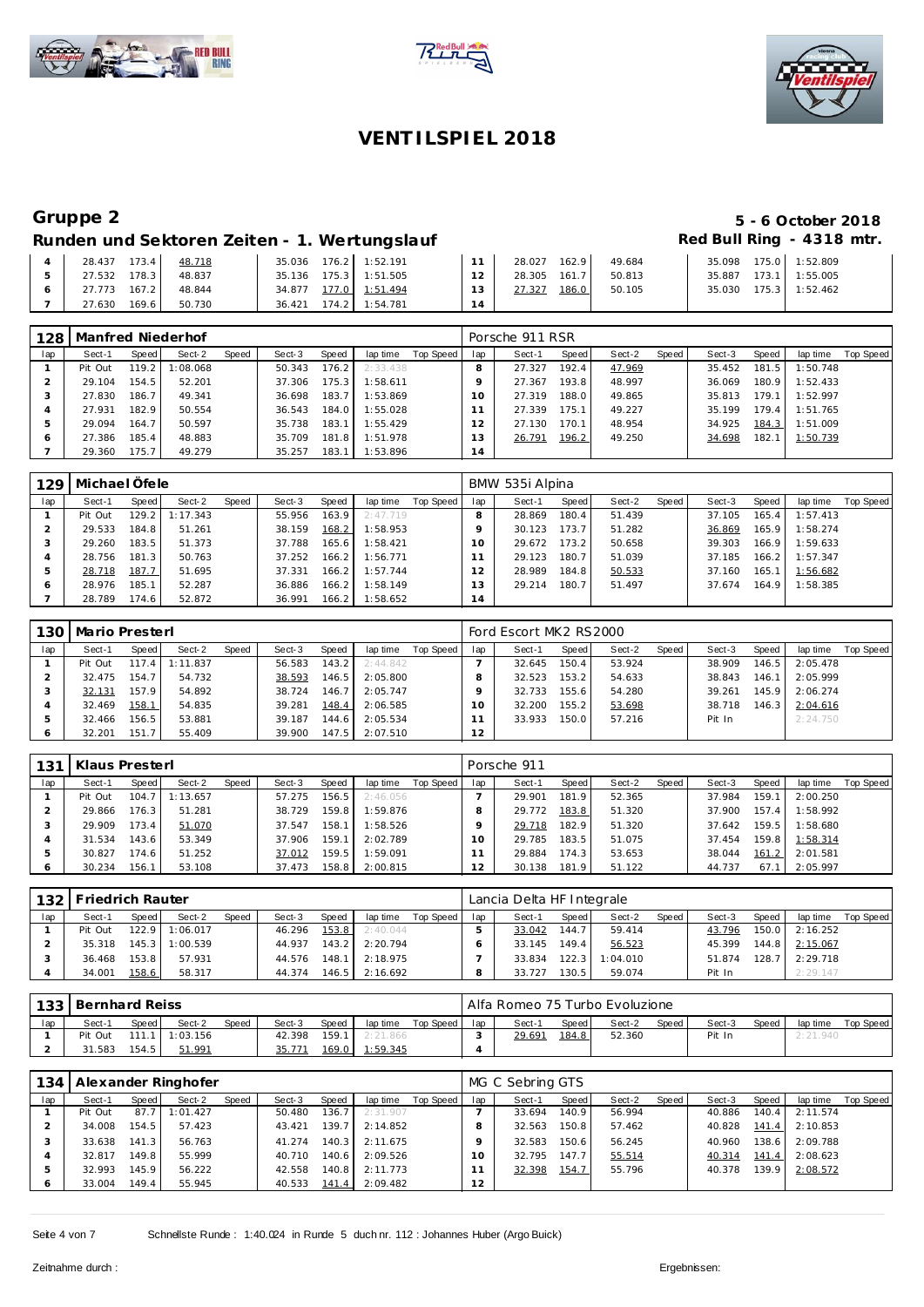





| 135 | Martin Sahl |         |          |       |        |       |          |           |     | Ford Escort RS 1600 BDA |       |        |       |        |       |          |           |
|-----|-------------|---------|----------|-------|--------|-------|----------|-----------|-----|-------------------------|-------|--------|-------|--------|-------|----------|-----------|
| lap | Sect-1      | Speed   | Sect-2   | Speed | Sect-3 | Speed | lap time | Top Speed | lap | Sect-1                  | Speed | Sect-2 | Speed | Sect-3 | Speed | lap time | Top Speed |
|     | Pit Out     | 107.9   | 1:01.220 |       | 43.667 | 168.0 | 2:17.692 |           |     | 28.290                  | 175.4 | 48.902 |       | 34.078 | 170.3 | 1:51.270 |           |
|     | 31.385      | 159.8   | 52.268   |       | 35.641 | 171.4 | 1:59.294 |           |     | 27.451                  | 195.5 | 49.257 |       | 33.692 | 171.4 | 1:50.400 |           |
|     | 29.170      | 172.1   | 48.956   |       | 35.663 | 169.8 | 1:53.789 |           |     | 28.453                  | 189.0 | 48.122 |       | 33.959 | 172.5 | 1:50.534 |           |
|     | 29.400      | 173.2 I | 50.009   |       | 35.683 | 164.6 | 1:55.092 |           | Ω   | 27.713                  | 183.8 | 47.114 |       | 34.155 | 172.5 | 1:48.982 |           |
|     | 28.339      | 184.4   | 48.311   |       | 34.007 | 173.4 | 1:50.657 |           |     | 28.211                  | 171.0 | 50.990 |       | Pit In |       | 2:07.553 |           |
|     | 27.717      | 177.4   | 49.342   |       | 34.434 | 173.9 | 1:51.493 |           | 12  |                         |       |        |       |        |       |          |           |

| 137     |         |       | Josef Schied Ibauer |       |        |       |          |           |                | Porsche Carrera 3.0 |       |        |       |        |       |          |           |
|---------|---------|-------|---------------------|-------|--------|-------|----------|-----------|----------------|---------------------|-------|--------|-------|--------|-------|----------|-----------|
| lap     | Sect-1  | Speed | Sect-2              | Speed | Sect-3 | Speed | lap time | Top Speed | lap            | Sect-1              | Speed | Sect-2 | Speed | Sect-3 | Speed | lap time | Top Speed |
|         | Pit Out | 117.5 | 1:08.892            |       | 52.054 | 161.0 | 2:37.102 |           | 8              | 29.593              | 192.4 | 50.872 |       | 37.164 | 154.5 | 1:57.629 |           |
|         | 30.033  | 155.8 | 52.977              |       | 38.214 | 164.6 | 2:01.224 |           |                | 29.463              | 183.2 | 50.463 |       | 36.932 | 165.4 | 1:56.858 |           |
|         | 30.612  | 161.0 | 58.554              |       | 36.975 | 165.4 | 2:06.141 |           | 10             | 29.343              | 186.4 | 50.679 |       | 36.721 | 165.9 | 1:56.743 |           |
|         | 29.331  | 166.5 | 51.294              |       | 37.384 | 166.2 | 1:58.009 |           |                | 29.414              | 165.2 | 52.036 |       | 37.173 | 160.5 | 1:58.623 |           |
|         | 29.816  | 187.3 | 50.599              |       | 36.377 | 166.4 | 1:56.792 |           |                | 29.433              | 181.6 | 51.004 |       | 36.661 | 163.9 | 1:57.098 |           |
| $\circ$ | 29.120  | 184.1 | 50.239              |       | 36.552 | 166.4 | 1:55.911 |           | 3              | 29.530              | 186.4 | 50.984 |       | 37.672 | 158.8 | 1:58.186 |           |
|         | 29.378  | 183.8 | 51.226              |       | 36.442 | 166.7 | 1:57.046 |           | $\overline{4}$ |                     |       |        |       |        |       |          |           |

| 138 | Brigitte Schmalzl |         |          |       |        |                    |          |           |          | Mercedes 190 3.0 EVO2 |       |        |       |        |       |          |           |
|-----|-------------------|---------|----------|-------|--------|--------------------|----------|-----------|----------|-----------------------|-------|--------|-------|--------|-------|----------|-----------|
| lap | Sect-1            | Speed   | Sect-2   | Speed | Sect-3 | Speed              | lap time | Top Speed | lap      | Sect-1                | Speed | Sect-2 | Speed | Sect-3 | Speed | lap time | Top Speed |
|     | Pit Out           | 119.2   | 1:17.533 |       | 55.527 | 161.7 <sub>1</sub> | 2:47.449 |           |          | 29.095                | 168.8 | 50.385 |       | 34.653 | 170.3 | 1:54.133 |           |
|     | 30.264            | 173.2   | 51.028   |       | 35.985 | 164.6              | 1:57.277 |           |          | 28.597                | 181.3 | 49.309 |       | 37.153 | 164.1 | 1:55.059 |           |
|     | 29.452            | 176.6   | 50.073   |       | 35.287 | 165.1              | 1:54.812 |           | $\Omega$ | 28.532                | 181.0 | 49.292 |       | 34.662 | 171.7 | 1:52.486 |           |
|     | 29.638            | 171.8   | 50.403   |       | 35.204 | 166.4              | 1:55.245 |           |          | 28.668                | 177.2 | 49.586 |       | 35.204 | 166.2 | 1:53.458 |           |
|     | 29.199            | 173.7   | 49.686   |       | 34.874 | 167.4              | 1:53.759 |           |          | 28.830                | 174.8 | 49.284 |       | 35.697 | 170.6 | 1:53.811 |           |
|     | 30.745            | 171.O I | 50.493   |       | 35.446 | 165.6              | 1:56.684 |           | 13       | 29.242                | 182.6 | 49.411 |       | 36.039 | 171.2 | 1:54.692 |           |
|     | 28.671            | 173.4   | 51.793   |       | 36.641 | 168.2              | 1:57.105 |           | 14       |                       |       |        |       |        |       |          |           |

| 139 | Walter Schropper |       |          |       |        |       |                |           |     | Jaquar E-Type |       |        |       |        |       |          |           |
|-----|------------------|-------|----------|-------|--------|-------|----------------|-----------|-----|---------------|-------|--------|-------|--------|-------|----------|-----------|
| lap | Sect-1           | Speed | Sect-2   | Speed | Sect-3 | Speed | lap time       | Top Speed | lap | Sect-1        | Speed | Sect-2 | Speed | Sect-3 | Speed | lap time | Top Speed |
|     | Pit Out          | 94.2  | 1:13.023 |       | 54.042 | 171.2 | 2:42.105       |           |     | 27.080        | 181.0 | 49.787 |       | 35.541 | 179.7 | 1:52.408 |           |
|     | 28.363           | 174.0 | 49.495   |       | 35.811 | 181.8 | 1:53.669       |           |     | 28.471        | 177.7 | 48.980 |       | 35.206 | 182.1 | 1:52.657 |           |
|     | 26.865           | 178.6 | 48.859   |       | 37.481 | 175.9 | 1:53.205       |           |     | 27.130        | 174.6 | 49.994 |       | 35.894 | 177.0 | 1:53.018 |           |
|     | 26.986           | 180.4 | 48.824   |       | 34.791 | 181.2 | 1:50.601       |           |     | 27.488        | 180.4 | 50.093 |       | 35.569 | 175.3 | 1:53.150 |           |
|     | 26.968           | 185.1 | 48.248   |       | 34.202 | 177.9 | 1:49.418       |           |     | 27.168        | 180.1 | 50.640 |       | 35.774 | 180.3 | 1:53.582 |           |
|     | 27.143           | 180.7 | 48.994   |       | 35.434 | 179.4 | 1:51.571       |           | 3   | 26.845        | 172.3 | 50.200 |       | 35.369 | 161.9 | 1:52.414 |           |
|     | 27.166           | 176.3 | 51.568   |       | 35.877 |       | 180.3 1:54.611 |           | 14  |               |       |        |       |        |       |          |           |

| 140 <sub>1</sub> | Andreas Seiverth |       |        |       |        |       |          |           |     | Ford Capri 2600 RS |       |        |       |        |       |          |           |
|------------------|------------------|-------|--------|-------|--------|-------|----------|-----------|-----|--------------------|-------|--------|-------|--------|-------|----------|-----------|
| lap              | Sect-1           | Speed | Sect-2 | Speed | Sect-3 | Speed | lap time | Top Speed | lap | Sect-1             | Speed | Sect-2 | Speed | Sect-3 | Speed | lap time | Top Speed |
|                  | Pit Out          | 114.9 | 59.142 |       | 42.796 | 151.0 | 2:18.576 |           |     | 30.226             | 175.7 | 51.885 |       | 37.368 | 158.6 | 1:59.479 |           |
|                  | 30.820           | 168.0 | 54.477 |       | 38.413 | 161.7 | 2:03.710 |           |     | 30.219             | 169.3 | 51.333 |       | 36.507 | 156.3 | 1:58.059 |           |
|                  | 30.165           | 179.8 | 53.000 |       | 36.665 | 161.7 | 1:59.830 |           |     | 29.675             | 179.2 | 52.086 |       | 37.227 | 160.0 | 1:58.988 |           |
|                  | 30.704           | 175.1 | 50.840 |       | 37.275 | 163.1 | 1:58.819 |           |     | 30.303             | 171.5 | 51.705 |       | 36.896 | 159.8 | 1:58.904 |           |
|                  | 31.588           | 179.8 | 51.047 |       | 39.205 | 154.7 | 2:01.840 |           |     | 29.739             | 177.7 | 50.652 |       | 36.593 | 159.8 | 1:56.984 |           |
|                  | 29.329           | 182.9 | 52.839 |       | 36.656 | 161.2 | 1:58.824 |           |     | 29.444             | 176.6 | 50.491 |       | 36.469 | 150.4 | 1:56.404 |           |

| 141 | Michael Spazierer |         |        |       |        |       |                |           |     | Ford Capri 3100RS |       |        |       |        |       |          |           |
|-----|-------------------|---------|--------|-------|--------|-------|----------------|-----------|-----|-------------------|-------|--------|-------|--------|-------|----------|-----------|
| lap | Sect-1            | Speed I | Sect-2 | Speed | Sect-3 | Speed | lap time       | Top Speed | lap | Sect-1            | Speed | Sect-2 | Speed | Sect-3 | Speed | lap time | Top Speed |
|     | Pit Out           | 94.6    | 58.821 |       | 50.535 | 161.7 | 2:30.110       |           |     | 29.199            | 165.9 | 49.447 |       | 34.520 | 168.2 | 1:53.166 |           |
|     | 30.148            | 170.4   | 50.424 |       | 37.123 | 163.4 | 1:57.695       |           |     | 30.134            | 167.8 | 52.892 |       | Pit In |       | 2:08.193 |           |
|     | 30.226            | 170.1   | 53.192 |       | 35.689 | 166.4 | 1:59.107       |           |     | Pit Out           | 161.2 | 49.633 |       | 34.710 | 163.9 | 6:54.328 |           |
|     | 28.616            | 177.7   | 48.931 |       | 36.695 | 167.7 | 1:54.242       |           |     | 29.278            | 172.6 | 50.141 |       | 34.499 | 168.2 | 1:53.918 |           |
|     | 29.307            | 169.9   | 49.418 |       | 35.634 |       | 164.6 1:54.359 |           |     | 28.022            | 165.7 | 48.905 |       | 34.180 | 166.9 | 1:51.107 |           |

| 142 |         |       | Mario Stinglwagner |       |        |       |          |           | BMW            | 2002   |                    |          |       |        |       |          |           |
|-----|---------|-------|--------------------|-------|--------|-------|----------|-----------|----------------|--------|--------------------|----------|-------|--------|-------|----------|-----------|
| lap | Sect-1  | Speed | Sect-2             | Speed | Sect-3 | Speed | lap time | Top Speed | lap            | Sect-1 | Speed              | Sect-2   | Speed | Sect-3 | Speed | lap time | Top Speed |
|     | Pit Out | 112.5 | 1:02.298           |       | 41.135 | 151.5 | 2:21.091 |           |                | 32.317 | 165.2 <sub>1</sub> | 52.011   |       | 53.193 | 143.8 | 2:17.521 |           |
|     | 33.850  | 161.0 | 52.890             |       | 37.218 | 155.2 | 2:03.958 |           |                | 32.942 | 141.               | 1:00.053 |       | 42.360 | 151.3 | 2:15.355 |           |
|     | 30.593  | 163.9 | 52.805             |       | 37.454 | 154.5 | 2:00.852 |           |                | 31.357 | 149.61             | 52.711   |       | 37.708 | 151.5 | 2:01.776 |           |
|     | 30.782  | 169.3 | 52.205             |       | 37.404 | 154.5 | 2:00.391 |           |                | 30.474 | 168.5              | 51.762   |       | 37.105 | 154.5 | 1:59.341 |           |
|     | 30.662  | 166.7 | 51.354             |       | 38.186 | 153.6 | 2:00.202 |           |                | 30.545 | 168.3              | 51.808   |       | 37.305 | 156.5 | 1:59.658 |           |
|     | 30.870  | 164.9 | 53.463             |       | 37.062 | 153.8 | 2:01.395 |           | $\overline{2}$ | 30.662 | 167.5              | 51.983   |       | 38.263 | 154.5 | 2:00.908 |           |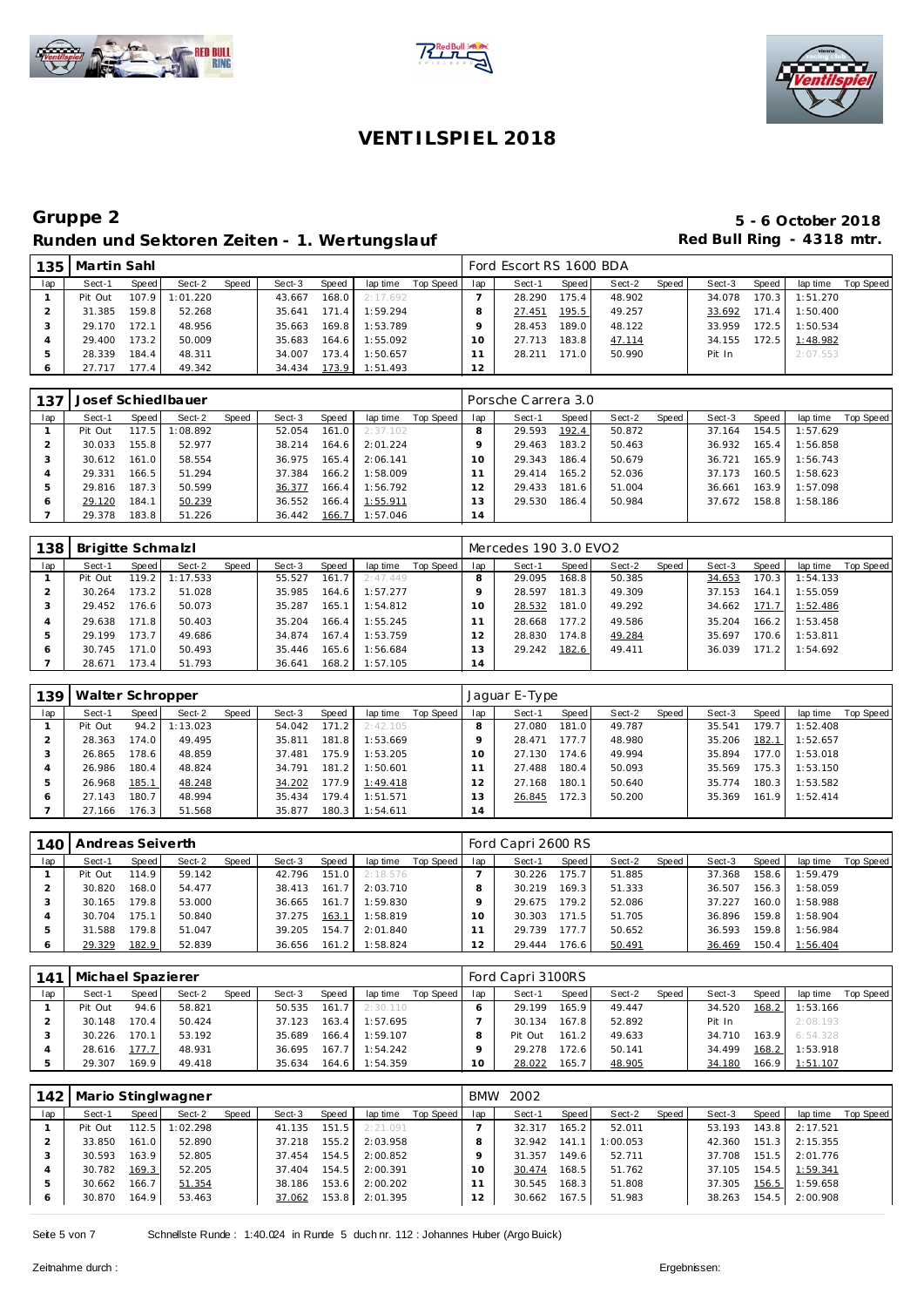





|     | 143 Jakub Strach |       |                  |       |        |                    |          |             |     | Porsche 911 3,0 RS |        |        |        |        |       |          |           |
|-----|------------------|-------|------------------|-------|--------|--------------------|----------|-------------|-----|--------------------|--------|--------|--------|--------|-------|----------|-----------|
| lap | Sect-1           | Speed | Sect-2           | Speed | Sect-3 | Speed              | lap time | Top Speed I | lap | Sect-1             | Speed  | Sect-2 | Speed, | Sect-3 | Speed | lap time | Top Speed |
|     | Pit Out          |       | $126.7$ 1:01.783 |       | 50.318 | 164.1              | 2:33.171 |             |     | 29.065             | 165.91 | 48.748 |        | 35.202 | 171.7 | 1:53.015 |           |
|     | 29.193           | 172.9 | 51.903           |       | 39.039 | 167.4              | 2:00.135 |             |     | 29.589             | 187.3  | 48.242 |        | 35.179 | 173.9 | 1:53.010 |           |
|     | 29.666           | 160.5 | 53.842           |       | 35.574 | 173.4 <sub>1</sub> | 1:59.082 |             |     | 29.932             | 173.2  | 51.503 |        | 34.848 | 173.9 | 1:56.283 |           |
|     | 28.351           | 174.8 | 49.019           |       | 36.443 | 174.2              | 1:53.813 |             |     | 28.392             | 183.5  | 48.901 |        | Pit In |       | 2:06.324 |           |

| 144 | Luis Vehovec |       |         |       |        |       |          |           |     | Alfa Romeo Giulia |       |        |       |        |       |                |           |
|-----|--------------|-------|---------|-------|--------|-------|----------|-----------|-----|-------------------|-------|--------|-------|--------|-------|----------------|-----------|
| lap | Sect-1       | Speed | Sect-2  | Speed | Sect-3 | Speed | lap time | Top Speed | lap | Sect-1            | Speed | Sect-2 | Speed | Sect-3 | Speed | lap time       | Top Speed |
|     | Pit Out      | 94.0  | :02.773 |       | 47.219 | 159.8 | 2:28.456 |           |     |                   |       |        |       |        |       | 5:59.487       |           |
|     | 32.385       | 171.2 | 51.756  |       | 36.776 | 168.0 | 2:00.917 |           |     | Pit Out           | 170.7 | 51.174 |       | 36.230 |       | 167.2 2:18.481 |           |
|     | 30.018       | 165.7 | 52.589  |       | 36.550 | 169.8 | 1:59.157 |           |     | 29.340            | 161.2 | 51.023 |       | 36.553 | 165.1 | 1:56.916       |           |
|     | 29.300       | 181.3 | 50.273  |       | 36.518 | 167.7 | 1:56.091 |           |     | 29.704            | 151.7 | 51.156 |       | 35.882 |       | 164.4 1:56.742 |           |
|     | 28.948       | 175.1 | :00.856 |       | Pit In |       | 2:26.851 |           | 10  | 28.591            | 186.7 | 50.594 |       | 35.544 |       | 166.9 1:54.729 |           |

| 145 | Georg Weidinger |       |         |       |          |                    |          |           |          | Porsche 944 Turbo |              |        |       |        |       |          |           |
|-----|-----------------|-------|---------|-------|----------|--------------------|----------|-----------|----------|-------------------|--------------|--------|-------|--------|-------|----------|-----------|
| lap | Sect-1          | Speed | Sect-2  | Speed | Sect-3   | Speed              | lap time | Top Speed | lap      | Sect-1            | <b>Speed</b> | Sect-2 | Speed | Sect-3 | Speed | lap time | Top Speed |
|     | Pit Out         | 127.3 | :05.177 |       | 53.916   | 165                | 2:34.588 |           |          | 28.968            | 153.6        | 52.095 |       | 37.478 | 169.3 | 1:58.541 |           |
|     | 29.284          | 157.2 | 54.142  |       | 38.169   | 172.2              | 2:01.595 |           |          | 28.634            | 192.7        | 49.202 |       | 36.168 | 170.9 | 1:54.004 |           |
|     | 29.964          | 165.4 | :00.168 |       | 1:01.718 | 105.6              | 2:31.850 |           |          | 27.815            | 194.5        | 51.302 |       | 36.249 | 163.4 | 1:55.366 |           |
|     | 33.427          | 187.3 | 49.441  |       | 35.259   | 168.2              | 1:58.127 |           | $\Omega$ | 28.122            | 193.1        | 54.704 |       | 36.077 | 166.4 | 1:58.903 |           |
|     | 28.278          | 193.1 | 48.508  |       | 35.747   | 166.4              | 1:52.533 |           |          | 27.857            | 184.1        | 49.446 |       | 34.809 | 168.0 | 1:52.112 |           |
|     | 30.477          | 165.9 | 53.468  |       | 36.872   | 167.4 <sub>1</sub> | 2:00.817 |           | 2        | 27.969            | 194.1        | 48.345 |       | 36.184 | 165.6 | 1:52.498 |           |

| 146. |         |       | Michael Weilemann |       |        |       |          |           |     | BMW 2002 TII |       |        |         |        |       |                  |           |
|------|---------|-------|-------------------|-------|--------|-------|----------|-----------|-----|--------------|-------|--------|---------|--------|-------|------------------|-----------|
| lap  | Sect-1  | Speed | Sect-2            | Speed | Sect-3 | Speed | lap time | Top Speed | lap | Sect-1       | Speed | Sect-2 | Speed I | Sect-3 | Speed | lap time         | Top Speed |
|      | Pit Out |       | 81.8 1:02.893     |       | 47.930 | 157.9 | 2:29.973 |           |     | 29.291       | 179.5 | 54.096 |         | 39.345 |       | $167.2$ 2:02.732 |           |
|      | 30.897  | 179.5 | 51.413            |       | 38.735 | 164.4 | 2:01.045 |           |     | 29.919       | 170.1 | 53.170 |         | 37.466 |       | 165.6 2:00.555   |           |
|      | 30.240  | 177.7 | 53.704            |       | 38.788 | 166.2 | 2:02.732 |           |     | 30.118       | 181.3 | 52.488 |         | 40.959 | 152.1 | 2:03.565         |           |
|      | 29.152  | 180.1 | 52.399            |       | 38.247 | 165.1 | 1:59.798 |           |     | 33.299       | 154.1 | 54.487 |         | Pit In |       | 2:23.482         |           |

| 147 | Manfred Zahn, DI |       |         |       |        |       |          |           |                | Alfa Romeo GTA-R |       |        |       |        |       |          |           |
|-----|------------------|-------|---------|-------|--------|-------|----------|-----------|----------------|------------------|-------|--------|-------|--------|-------|----------|-----------|
| lap | Sect-1           | Speed | Sect-2  | Speed | Sect-3 | Speed | lap time | Top Speed | lap            | Sect-1           | Speed | Sect-2 | Speed | Sect-3 | Speed | lap time | Top Speed |
|     | Pit Out          | 116.1 | :12.060 |       | 55.830 | 162.4 | 2:44.553 |           |                | 29.300           | 179.8 | 52.619 |       | 38.502 | 164.9 | 2:00.421 |           |
|     | 29.840           | 161.9 | 51.358  |       | 44.281 | 119.9 | 2:05.479 |           |                | 29.197           | 178.6 | 49.633 |       | 35.636 | 163.1 | 1:54.466 |           |
|     | 30.718           | 177.2 | 50.325  |       | 39.309 | 156.5 | 2:00.352 |           | 0              | 29.135           | 180.4 | 49.787 |       | 43.846 | 105.7 | 2:02.768 |           |
|     | 29.569           | 178.0 | 50.023  |       | 35.692 | 164.9 | 1:55.284 |           |                | 34.404           | 163.7 | 56.098 |       | 37.770 | 163.4 | 2:08.272 |           |
|     | 30.066           | 163.2 | 50.516  |       | 35.817 | 163.4 | 1:56.399 |           |                | 29.071           | 180.1 | 49.450 |       | 35.229 | 164.4 | 1:53.750 |           |
| 6   | 29.220           | 180.4 | 49.302  |       | 36.228 | 163.9 | 1:54.750 |           | 3              | 29.002           | 176.9 | 50.477 |       | 37.299 | 124.9 | 1:56.778 |           |
|     | 29.357           | 178.6 | 50.132  |       | 35.828 | 164.4 | 1:55.317 |           | $\overline{4}$ |                  |       |        |       |        |       |          |           |

| 148 | oni Zisser |       |           |       |        |       |          |           |     | Porsche 944 Turbo |       |        |       |        |       |          |           |
|-----|------------|-------|-----------|-------|--------|-------|----------|-----------|-----|-------------------|-------|--------|-------|--------|-------|----------|-----------|
| lap | Sect-1     | Speed | Sect-2    | Speed | Sect-3 | Speed | lap time | Top Speed | lap | Sect-1            | Speed | Sect-2 | Speed | Sect-3 | Speed | lap time | Top Speed |
|     | Pit Out    | 97.8  | l: 05.784 |       | 44.475 | 164.1 | 2:28.302 |           |     | 28.988            | 189.7 | 49.527 |       | 35.708 | 165.9 | : 54.223 |           |
|     | 29.102     | 189.3 | 49.973    |       | 35.249 | 168.2 | 1:54.324 |           |     | 28.417            | 190.3 | 51.455 |       | 35.588 | 165.9 | 1:55.460 |           |
|     | 29.680     | 189.7 | 50.527    |       | 36.308 | 166.2 | 1:56.515 |           |     | 28.410            | 184.1 | 50.092 |       | 35.436 | 164.6 | 1:53.938 |           |
|     | 28.596     | 190.0 | 49.894    |       | 35.628 | 168.8 | 1:54.118 |           |     | 28.456            | 189.7 | 52.359 |       | 36.702 | 165.1 | 1:57.517 |           |
|     | 30.263     | 183.2 | 50.218    |       | 38.401 | 167.7 | :58.882  |           | 2   | 28.849            | 190.3 | 49.882 |       | 36.342 | 167.7 | : 55.073 |           |
|     | 29.118     | 186.4 | 50.618    |       | 35.255 | 167.4 | 1:54.991 |           | 3   | 29.576            | 174.8 | 50.749 |       | 35.956 | 164.6 | 1:56.281 |           |
|     | 28.468     | 190.7 | 49.626    |       | 35.752 | 166.9 | 1:53.846 |           | 14  |                   |       |        |       |        |       |          |           |

| 149 | Christian Zudrell |        |                |       |        |       |          |           |     | Plymouth Barracuda |       |        |       |        |       |          |           |
|-----|-------------------|--------|----------------|-------|--------|-------|----------|-----------|-----|--------------------|-------|--------|-------|--------|-------|----------|-----------|
| lap | Sect-1            | Speed  | Sect-2         | Speed | Sect-3 | Speed | lap time | Top Speed | lap | Sect-1             | Speed | Sect-2 | Speed | Sect-3 | Speed | lap time | Top Speed |
|     | Pit Out           |        | 109.5 1:11.516 |       | 54.283 | 177.6 | 2:41.063 |           |     | 27.467             | 175.4 | 50.378 |       | 36.187 | 177.6 | 1:54.032 |           |
|     | 29.406            | 149.81 | 54.167         |       | 38.066 | 176.8 | 2:01.639 |           |     | 27.488             | 183.8 | 52.219 |       | 36.126 | 178.5 | 1:55.833 |           |
|     | 28.299            | 166.7  | 51.330         |       | Pit In |       | 2:16.141 |           |     | 27.670             | 174.3 | 56.382 |       | 38.309 | 178.8 | 2:02.361 |           |
|     | Pit Out           | 149.4  | 54.237         |       | 36.802 | 177.9 | 8:08.587 |           |     | 29.533             | 160.5 | 59.538 |       | 35.757 | 177.0 | 2:04.828 |           |
|     | 28.751            | 172.1  | 50.723         |       | 36.707 | 178.2 | 1:56.181 |           | 10  |                    |       |        |       |        |       |          |           |

|     | 150   Nicolas Supanz |       |        |       |        |       |                          |  | Porsche 911  |       |        |       |        |       |                    |  |
|-----|----------------------|-------|--------|-------|--------|-------|--------------------------|--|--------------|-------|--------|-------|--------|-------|--------------------|--|
| lap | Sect-1               | Speed | Sect-2 | Speed | Sect-3 | Speed | lap time Top Speed   lap |  | Sect-1 Speed |       | Sect-2 | Speed | Sect-3 | Speed | lap time Top Speed |  |
|     | Pit Out              | 108.0 | 57.921 |       |        |       | 44.606 144.8 2:17.883    |  | 29.319       | 181.6 | 51.276 |       | 36.823 |       | 165.6 1:57.418     |  |